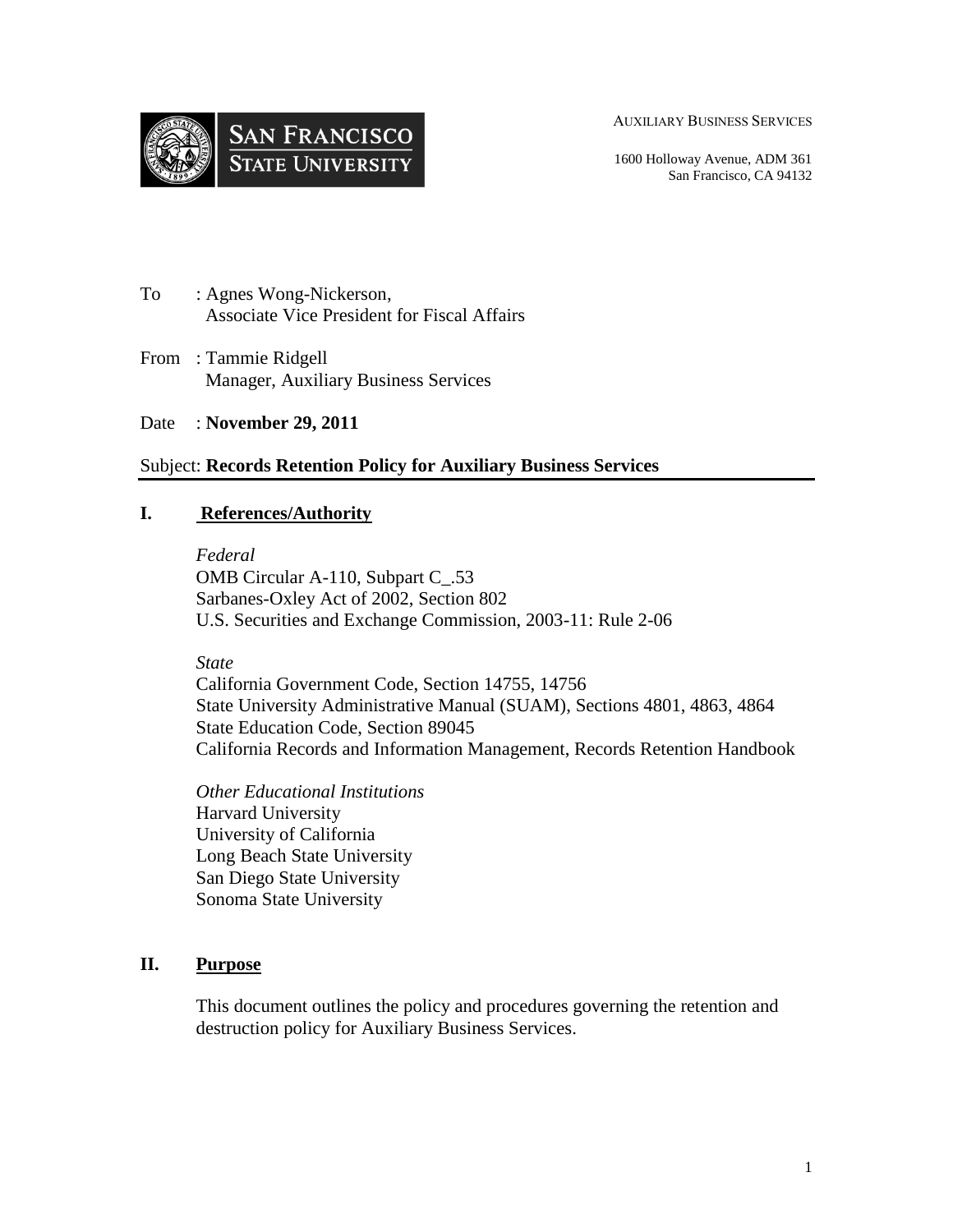### **III. Scope**

This policy applies to all Accounts Payable, Payroll and Monthly Journal records.

## **IV. Definitions**

- Record a document or set of documents used by Accounts Payable in the processing of a payments; this includes invoices and backup documentation which supports the expenditure; Payroll register reports from payroll service; Monthly journals which include journal input sheets and backup documentation which supports the journal entry; check logs and check registers.
- Image the electronically stored version of an original record.
- Records Retention Schedule a written statement of actions to be taken with respect to all records maintained by Auxiliary Business Services; such a schedule should be used as a training aid, for purging instructions and as a reference to track increases in workload, changes in procedures and reorganizations. The schedule is a planning device that provides the legal basis of departmental records treatment and destruction.
- $Perm = Permanent$
- $\bullet$  FISOP = June 30 the ending fiscal year for the destroy or purge date
- $\bullet$  EOCY = December 31 of the calendar year for the destroy or purge date

#### **Disposal of Paper Records after Transfer to Other Media:**

Compact storage methods provide a space saving and often cost efficient means of storing records originally in paper form. Extreme care will be used when transferring information to a storage medium. Records will be verified that are readable and accurate before destroying paper copies. The stored electronic records will be maintained for the retention period specified in this policy. **All** *paper records containing sensitive and/or confidential information shall be shredded not trashed* 

### **V. Policy/Procedures**

#### **Accounts Payable**

- An imaged reproduction will be deemed to be the original public record of the Auxiliary Business Services for all purposes, including introduction in courts of law and state agencies.
- Check registers are available via CFS for an indefinite period; there are no plans to purge this type of data from the system at this time.
- Original paper records will be maintained for the current fiscal year only for all records which are scanned. At the end of the fiscal year all A/P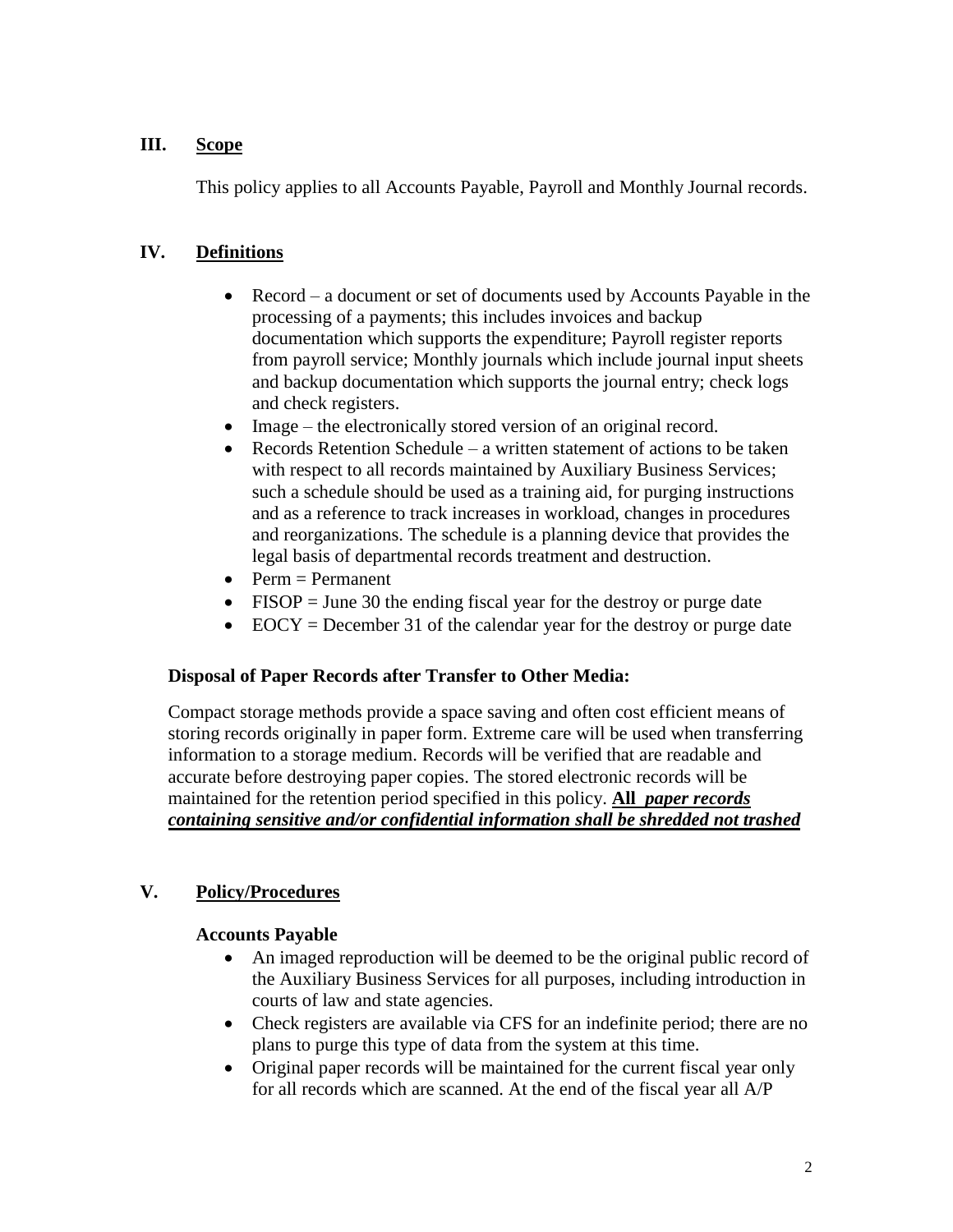records that have been scanned will be destroyed during the month of July each year. For A/P records that are not scanned they will be retained for the seven year retention period.(See Records Retention Schedule)

- All original paper records will be scanned once they have been processed for payment before being filed.
- $\bullet$  Images will be retained in the Imaging System for a period of seven (7) fiscal years.
- At the completion of the required seven year retention period, imaged records will be purged following the seventh year. (See Records Retention Schedule)

# **Bank Records**

- An imaged reproduction will be deemed to be the original public record of the Auxiliary Business Services for all purposes, including introduction in courts of law and state agencies.
- Original paper canceled checks will be maintained for a period of seven (7) fiscal years, plus the current year-to-date. Records pertaining to the seventh previous year will be destroyed during the month of July each year. (See Records Retention Schedule)
- If checks are included in the scanning process all checks will be scanned upon completion of the monthly bank reconciliation before being filed.
- $\bullet$  Images will be retained in the Imaging System for a period of seven (7) fiscal years.

# **Financial Records**

- An imaged reproduction will be deemed to be the original public record of the Auxiliary Business Services for all purposes, including introduction in courts of law and state agencies.
- Original paper records for monthly journals **which are not** scanned will be maintained for a period of seven fiscal years. If journals are scanned as part of the retention records policy the current fiscal year will be maintained for paper records only and destroyed the next fiscal year during the month of July each year. (See Records Retention Schedule)
- For all scanned journals including corresponding backup will be scanned once they have been entered and posted in CFS before being filed.
- $\bullet$  Images will be retained in the Imaging System for a period of seven (7) fiscal years.

# **Payroll Records**

 An imaged reproduction will be deemed to be the original public record of the Auxiliary Business Services for all purposes, including introduction in courts of law and state agencies.